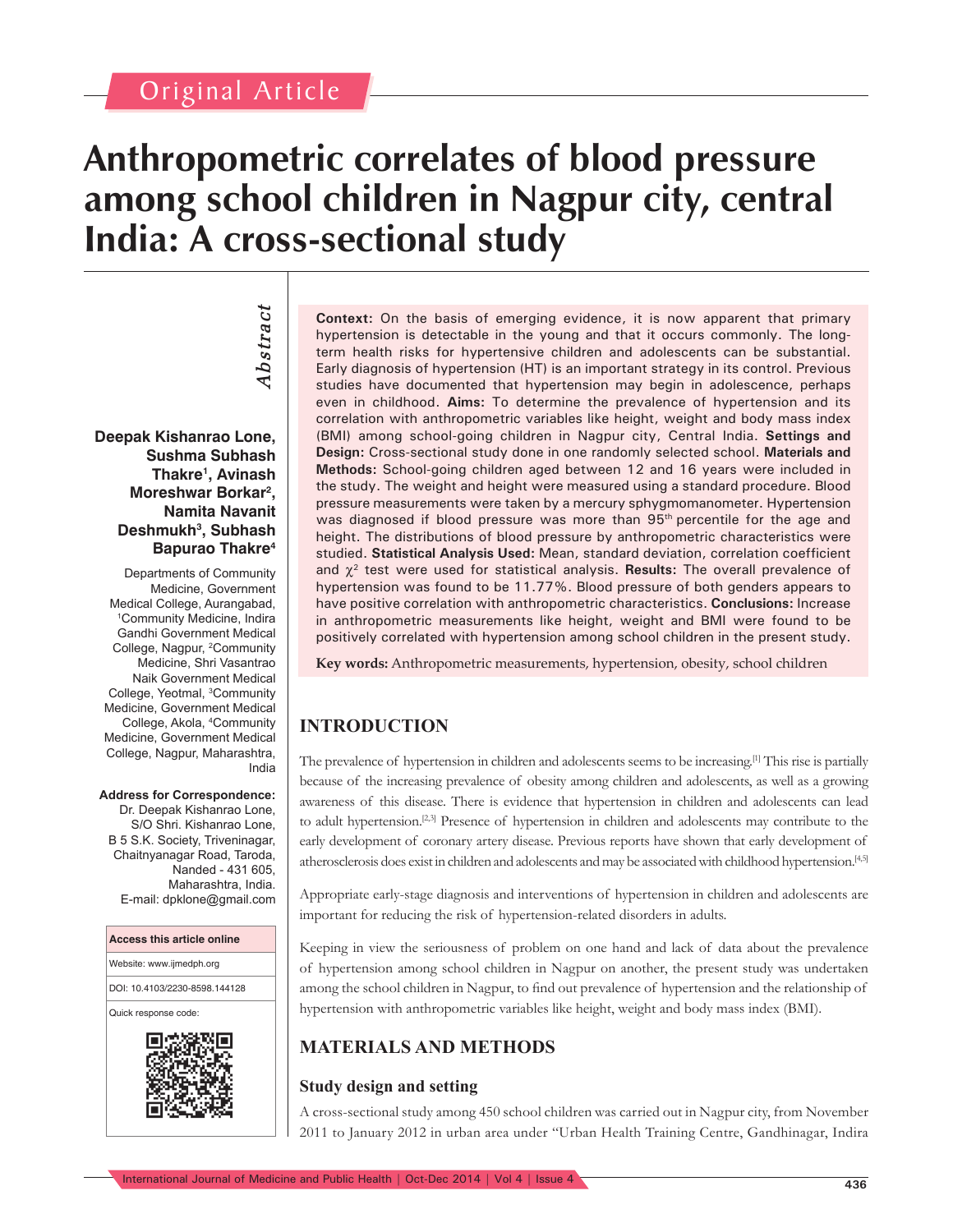Gandhi Govt. Medical College, Nagpur, Maharashtra, India. The study population comprised students aged 12 to 16 years living in the study area. Out of 13 schools, one school was selected by simple random sampling method. Students from  $8<sup>th</sup>$  to  $10<sup>th</sup>$ standard were included in the study. Permission from school authority was sought before the start of the study. Institutional ethical committee's clearance was sought before the start of the study.

#### **Data collection**

All students present in the classes at the time of interview were included in the study. In all, 450 students were interviewed. Every student was interviewed personally by an investigator using a selfadministered, pretested questionnaire.

General information regarding age, sex, religion, diet and addiction was collected using a pretested proforma. Anthropometric measurements such as weight was taken by a standardized weighing machine with accuracy up to 0.1 kg while height was measured using a standard stadiometer with accuracy up to 0.5 cm. Blood pressure measurements were taken by a standard mercury sphygmomanometer. Three blood pressure measurements were taken at an interval of 5 minutes and the average of the three readings was used in the analysis.

Hypertension was diagnosed if blood pressure was more than 95<sup>th</sup> percentile for the age and height.<sup>[6,7]</sup> BMI was calculated and classified according to WHO<sup>[8]</sup> into five categories based on z-scores. The cutoff values of z-score for overweight are BMI >+ 1SD (equivalent to BMI 25 kg/m<sup>2</sup> at 19 years), obesity  $> +2SD$  (equivalent to BMI 30 kg/m2 at 19 years), thinness <−2SD, severe thinness <−3SD and normal within −1SD to +1SD.

The distribution of blood pressure by anthropometric characteristics like height, weight and BMI were studied.

#### **Data analysis**

Data were entered in Microsoft Excel 2007 and analyzed with Graphpad Prism 5. Mean and standard deviation were calculated for categorical data and  $\chi^2$  test was used as a test of significance. Pearson's Correlation coefficient was calculated to assess correlation between hypertension and height, weight and BMI of school children.

#### **RESULTS**

Out of 450 school children, there were 229 boys (50.89%) and 221 girls (49.11%). Total prevalence of hypertension was found to be 11.77% (53/450). The prevalence of hypertension among boys and girls were found to be almost same i.e., 11.79% (27/229) and 11.76% (26/221), respectively [Table 1].

The highest prevalence of hypertension was observed in 12 years of age in both sexes (22.22% in boys and 30% in girls) followed by 16 years (11.32% in boys and 25% in girls.).

Mean age  $(\pm SD)$  of the school children was 14.11  $\pm$  1.25 years. Even with the short span of five years in the study (12-16 years) the mean blood pressure increased significantly with age  $[r = 0.19]$ for systolic blood pressure (SBP) and  $r = 0.07$  for diastolic blood pressure (DBP)] as evident from [Table 2]. The mean SBP of both sexes was 110.39 mm Hg at the age of 12 years and 116.76 mm Hg at the age of 16 years, an increase of 6.37 mm Hg. Similarly, the increase of DBP was observed as 4.43 mm Hg for the same group. So, the age effect was found to be more for SBP in the present study.

The result revealed that SBP and DBP of both sexes have a positive correlation  $(P \le 0.01)$  with height; correlation of SBP with height was found to be 0.19 for boys and 0.21 for girls, and that of DBP were 0.21 and 0.26 for boys and girls, respectively [Table 3].

| Table 1: Prevalence of hypertension in adolescents |                |            |                 |            |                 |            |  |  |  |  |
|----------------------------------------------------|----------------|------------|-----------------|------------|-----------------|------------|--|--|--|--|
| Age (yrs)                                          | Boys $n = 229$ |            | Girls $n = 221$ |            | Total $n = 450$ |            |  |  |  |  |
|                                                    | No.            | HTN $(%)$  | No.             | HTN $(%)$  | No.             | HTN $(%)$  |  |  |  |  |
| 12                                                 | 27             | 6(22.22)   | 30              | 9(30.00)   | 57              | 15 (26.31) |  |  |  |  |
| 13                                                 | 30             | 3(10.00)   | 57              | 4(7.01)    | 87              | 7(8.04)    |  |  |  |  |
| 14                                                 | 51             | 5(9.80)    | 77              | 4(5.19)    | 128             | 9(7.03)    |  |  |  |  |
| 15                                                 | 68             | 7(10.29)   | 37              | 4(10.81)   | 105             | 11 (10.47) |  |  |  |  |
| 16                                                 | 53             | 6(11.32)   | 20              | 5(25.00)   | 73              | 11 (15.06) |  |  |  |  |
| Total                                              | 229 (50.89)    | 27 (11.79) | 221 (49.11)     | 26 (11.76) | 450 (100)       | 53 (11.77) |  |  |  |  |

| Table 2: Frequency distribution of SBP & DBP for adolescents in different age |     |                      |                           |     |                         |                    |                |                        |                        |  |
|-------------------------------------------------------------------------------|-----|----------------------|---------------------------|-----|-------------------------|--------------------|----------------|------------------------|------------------------|--|
| Age in<br>Years                                                               |     | <b>Boys</b>          |                           |     | <b>Girls</b>            |                    | <b>Overall</b> |                        |                        |  |
|                                                                               | No. | Mean<br>SBP (± SD)   | <b>Mean</b><br>DBP (± SD) | No. | Mean<br>SBP (± SD)      | Mean<br>DBP (± SD) | No.            | Mean<br>$SBP (\pm SD)$ | Mean<br>$DBP (\pm SD)$ |  |
| 12                                                                            | 27  | $110.54$ (±11.06)    | 72.60 (±8.62)             | 30  | 110.24 (±10.91)         | 72.60 (±8.62)      | 57             | 110.39 (±10.90)        | 72.60 (±8.68)          |  |
| 13                                                                            | 30  | 114.77 (±11.44)      | 74.21 (±9.23)             | 57  | 114.31 (±11.27)         | 74.60 (±9.02)      | 87             | 114.54 (±11.25)        | 74.40 (±9.01)          |  |
| 14                                                                            | 51  | $115.16 (\pm 11.16)$ | 76.62 (±8.93)             | 77  | 115.29 (±11.03)         | 75.70 (±8.93)      | 128            | 115.22 (±10.94)        | 76.16 (±8.80)          |  |
| 15                                                                            | 68  | 115.26 (±11.01)      | 76.87 (±8.92)             | 37  | $115.68 (\pm 11.11)$    | 75.86 (±9.09)      | 105            | $115.47 (\pm 11.01)$   | 76.36 (±8.92)          |  |
| 16                                                                            | 53  | 116.99 (±11.36)      | 77.96 (±9.00)             | 20  | $116.54$ ( $\pm$ 11.46) | 76.11 (±9.15)      | 73             | 116.76 (±11.36)        | 77.03 (±9.00)          |  |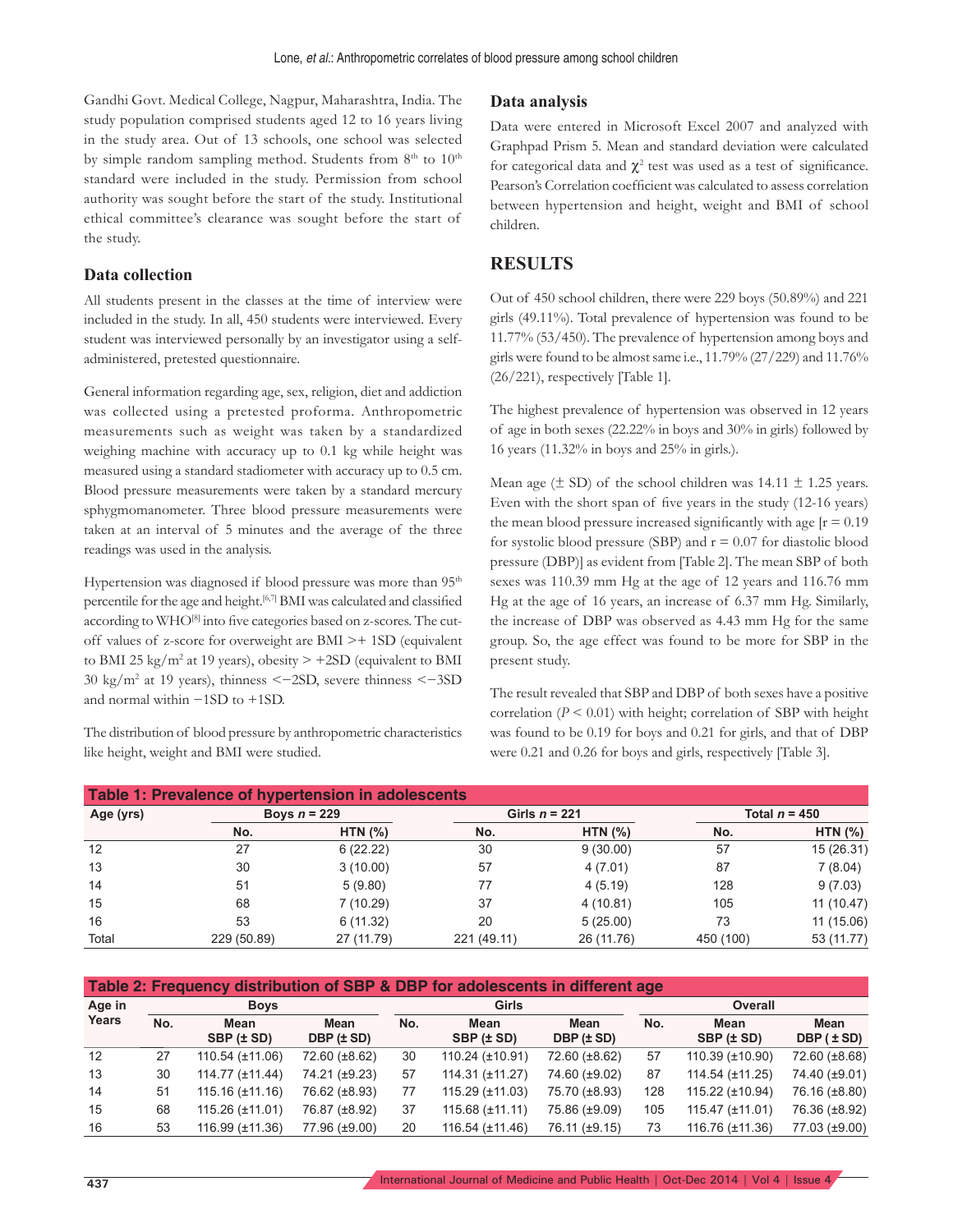In both sexes, a rise is observed in mean SBP and DBP with increase in mean weight [Table 4]. In the present study, correlation coefficient of SBP with weight was 0.35 and 0.36 and that of DBP was 0.30 and 0.33 in boys and girls, respectively.

In our study, 32 (7.11%) children were overweight and obese and 357 (79.33%) were having normal BMI, while the remaining 61 (13.56%) were underweight [Table 5]. Among these 32 children, 18 (56.25%) were hypertensive; of the remaining 418 children, 35 (8.37%) were hypertensive [Table 6]. When this association of higher BMI with hypertension was studied, it was found to be statistically significant ( $P = 0.0000$ ). Also, the result revealed that SBP and DBP of both sexes have a positive correlation (*P* < 0.01) with BMI; correlation of SBP with BMI was found to be 0.39 for boys and 0.21 for girls, and that of DBP with BMI was 0.20 and 0.32 in boys and girls, respectively.

# **DISCUSSION**

In our study, we found 11.77% prevalence of hypertension among adolescents. Durrani et al.<sup>[9]</sup> reported 9.4% prevalence of hypertension in the same age group i.e., 12-16 years in Aligarh. Also similar prevalence (11.7%) was reported by Chadha *et al.*<sup>[10]</sup> in Delhi. Other studies done in different parts of India reported a vast range in the prevalence of hypertension in children and adolescents showing as high as 21.5% to as low as 3.67%.[11,12] Other researchers across India also found varied prevalence of hypertension among adolescents. Taksande *et al*. [13] reported 5.75% in rural Wardha, Khan *et al.*<sup>[14]</sup> reported 9.78% prevalence in Ahmedabad, Mane *et al*. [15] found 4% prevalence in Western India. In New Delhi, 7.84% prevalence was reported by Singh *et al*. [16] Also, Borade et al.<sup>[17]</sup> reported 10.91% prevalence of hypertension in Pune among adolescents. This varied prevalence may be due to different criteria used for diagnosis of hypertension and varied socio-cultural and socioeconomic environment of the adolescents residing in different parts of India.

We found slightly lower prevalence of hypertension in girls (11.76%) than in boys (11.79%). This difference in prevalence of hypertension was not found to be statistically significant  $(P > 0.05)$ . Similar results were reported by Prabhjot et al.<sup>[18]</sup> in Amritsar, Punjab, with 8.3% prevalence of hypertension in boys and 6.52% prevalence in girls. But Durrani et al.<sup>[9]</sup> found lower prevalence of hypertension in boys (9.36%) than in girls (9.4%). Also, there is varied prevalence of hypertension in different age groups. The difference in patterns of blood pressure between males and females and varied prevalence

| Table 3: Frequency distribution of SBP and DBP for adolescents in different height ranges |     |                      |                    |       |                      |                           |     |                      |                    |  |
|-------------------------------------------------------------------------------------------|-----|----------------------|--------------------|-------|----------------------|---------------------------|-----|----------------------|--------------------|--|
| Range<br>height                                                                           |     | <b>Boys</b>          |                    | Girls |                      |                           |     | <b>Overall</b>       |                    |  |
|                                                                                           | No. | Mean<br>SBP (± SD)   | Mean<br>DBP (± SD) | No.   | Mean<br>SBP (± SD)   | Mean<br>DBP $(\pm$ SD $)$ | No. | Mean<br>SBP (± SD)   | Mean<br>DBP (+ SD) |  |
| 1.31-1.40                                                                                 | 25  | 115.08 (±11.01)      | 74.68 (±8.85)      | 33    | 115.38 (±11.06)      | 74.97 (±9.02)             | 58  | 115.01 (+11.00)      | 74.71 (+8.78)      |  |
| 1.41-150                                                                                  | 49  | 116.06 (+11.35)      | 75.07 (+8.97)      | 87    | 116.20 (+11.44)      | 75.06 (+9.09)             | 136 | 115.74 (+11.22)      | 75.00 (+8.97)      |  |
| 1.51-1.60                                                                                 | 59  | 116.05 (+11.36)      | 75.01 (+75.01)     | 82    | 116.05 (+11.39)      | 75.07 (+8.96)             | 141 | 116.05 (+11.36)      | 75.01 (+9.00)      |  |
| 1.61-1.70                                                                                 | 63  | $116.05 (\pm 11.40)$ | 75.03 (±9.00)      | 16    | $116.26 (\pm 11.45)$ | 75.08 (±9.04)             | 79  | $116.05 (\pm 11.40)$ | 75.03 (±9.00)      |  |
| 1.71-1.80                                                                                 | 33  | 116.06 (±11.43)      | 74.92 (±9.06)      | 03    | $116.33 (\pm 11.49)$ | 74.66 (±9.31)             | 36  | 116.06 (±11.43)      | 74.92 (±9.06)      |  |

Pearson correlation coefficient (r), Height (m) overall = 0.19 (SBP) and 0.24 (DBP), r (Boys) = 0.19 (SBP) and 0.24 (DBP), r (Girls) = 0.21 (SBP) and 0.26 (DBP)

| Table 4: Frequency distribution of SBP and DBP for adolescents in different weight ranges |     |                    |                    |       |                    |                        |     |                    |                    |  |
|-------------------------------------------------------------------------------------------|-----|--------------------|--------------------|-------|--------------------|------------------------|-----|--------------------|--------------------|--|
| Range<br>weight (kg)                                                                      |     | <b>Boys</b>        |                    | Girls |                    |                        |     | Overall            |                    |  |
|                                                                                           | No. | Mean<br>SBP (± SD) | Mean<br>DBP (± SD) | No.   | Mean<br>SBP (± SD) | Mean<br>DBP $(\pm SD)$ | No. | Mean<br>SBP (± SD) | Mean<br>DBP (± SD) |  |
| 21-30                                                                                     | 24  | $116.02 (+11.10)$  | 74.54 (+8.81)      | 9     | 115.81 (+11.00)    | 74.31 (+8.85)          | 33  | 115.81 (+11.00)    | 74.31 (+8.85)      |  |
| $31 - 40$                                                                                 | 64  | 115.89 (+11.31)    | 74.99 (+8.96)      | 82    | 115.29 (+11.05)    | 74.88 (+8.98)          | 146 | 115.00 (+11.31)    | 74.97 (+8.96)      |  |
| 41-50                                                                                     | 92  | 116.00 (+11.37)    | 74.97 (+9.00)      | 107   | 116.05 (+11.39)    | 75.07 (+8.96)          | 199 | 116.00 (+11.37)    | 74.97 (+9.00)      |  |
| 51-60                                                                                     | 38  | $116.14 (+11.44)$  | 74.99 (+9.05)      | 19    | $116.26 (+11.45)$  | 75.08 (+9.04)          | 57  | $116.14 (+11.44)$  | 74.99 (+9.07)      |  |
| 61-70                                                                                     | 11  | $116.05 (+11.41)$  | 74.99 (+9.09)      | 04    | $115.34 (+10.95)$  | 74.88 (+9.17)          | 15  | $116.05 (+11.41)$  | 74.99 (+9.09)      |  |

Pearson correlation coefficient (r), Weight (kg) overall = 0.35 (SBP) and 0.37 (DBP), r (Boys) = 0.35 (SBP) and 0.30 (DBP), r (Girls) = 0.36 (SBP) and 0.33 (DBP)

| Table 5: Distribution of students according to their BMI category and hypertension |             |                                   |                   |           |                               |                   |           |                               |                   |  |
|------------------------------------------------------------------------------------|-------------|-----------------------------------|-------------------|-----------|-------------------------------|-------------------|-----------|-------------------------------|-------------------|--|
| BMI category (kg/m <sup>2</sup> )                                                  | <b>Boys</b> |                                   |                   |           | Girls                         |                   |           | Overall                       |                   |  |
| (Z-scores)                                                                         | <b>No</b>   | Mean<br>SBP (+SD)                 | Mean<br>DBP (+SD) | <b>No</b> | Mean<br>SBP (+SD)             | Mean<br>DBP (+SD) | <b>No</b> | Mean<br>SBP (+SD)             | Mean<br>DBP (+SD) |  |
| Normal (-1SD to +1SD)                                                              |             | 162 116.04 (+11.36) 74.97 (+9.01) |                   | 195       | 116.07 (+11.38)               | 75.07 (+8.95)     | 357       | 116.05 (+11.35) 74.99 (+9.00) |                   |  |
| Overweight (>+1SD)                                                                 | 13          | 115,85 (+11.29) 75.01 (+8.95)     |                   | 17        | 116.17 (+11.32) 75.00 (+9.19) |                   | 30        | 115.85 (+11.29) 75.01 (+8.95) |                   |  |
| Obese $(\ge +2SD)$                                                                 | 02          | 115.23 (+11.07) 74.71 (+8.89)     |                   | 00        |                               |                   | 02        | 115.23 (+11.07) 74.71 (+8.89) |                   |  |
| Thinness (<-2SD)                                                                   | 35          | 116.12 (+11.43) 74.93 (+9.09)     |                   | 09        | 115.57 (+11.24)               | 74.67 (+9.12)     | 44        | 116.12 (+11.43) 74.93 (+9.09) |                   |  |
| Severe Thinness (<-3SD)                                                            | 17          | $115.69 \ (\pm 11.2)$             | 74.96 (+8.96)     | 00        |                               |                   | 17        | $115.69 (+11.2)$              | 74.96 (+8.96)     |  |

Pearson correlation coefficient (r) BMI (kg/m2) overall = 0.28 (SBP) and 0.27 (DBP), r (Boys) = 0.39 (SBP) and 0.20 (DBP), r (Girls) = 0.21 (SBP) and 0.32 (DBP)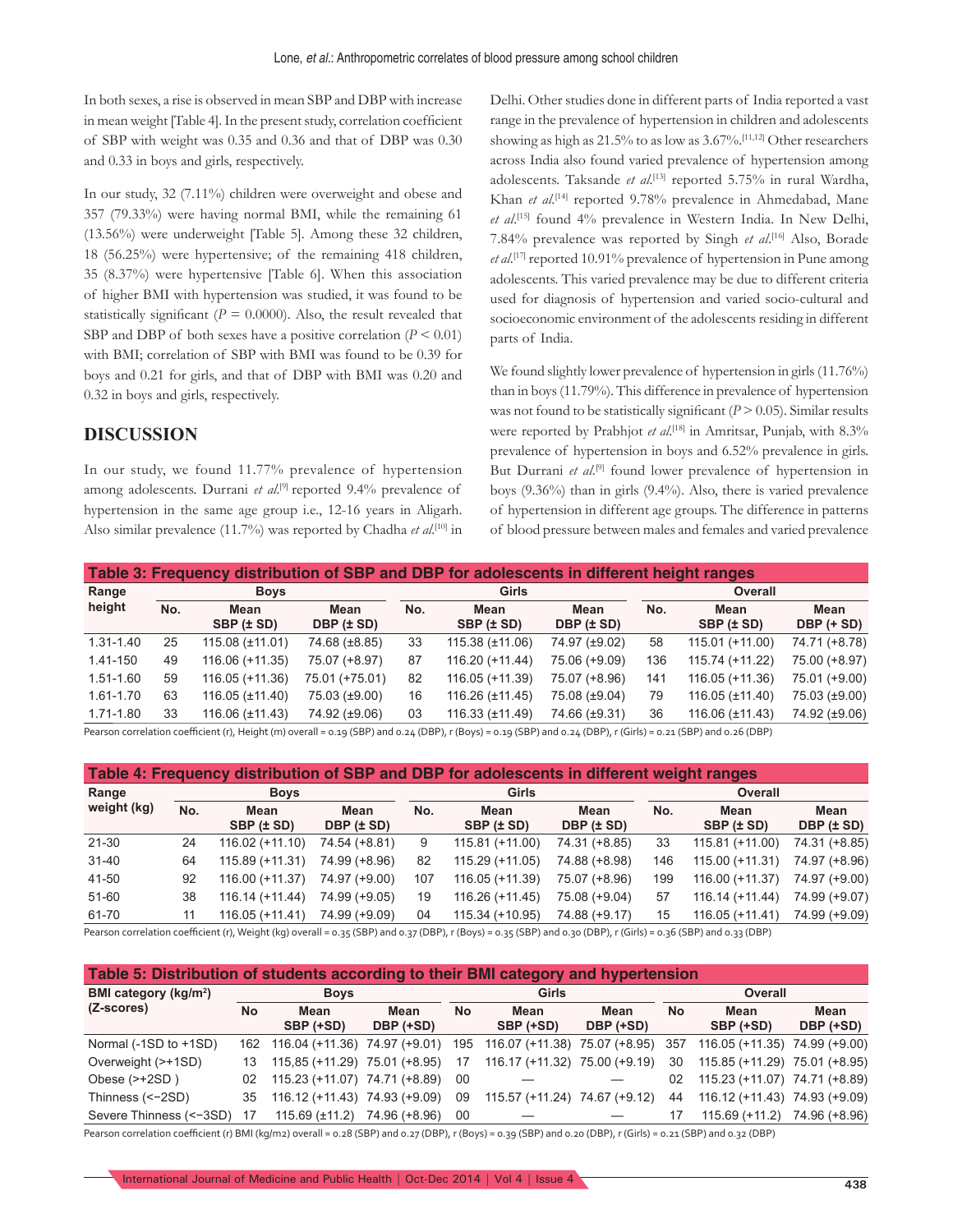| Table 6: Association of hypertension to higher<br><b>BMI</b> category |                     |               |             |  |  |  |  |  |  |
|-----------------------------------------------------------------------|---------------------|---------------|-------------|--|--|--|--|--|--|
| <b>BMI</b> category                                                   | <b>Hypertension</b> | <b>Total</b>  |             |  |  |  |  |  |  |
|                                                                       | <b>Present</b>      | <b>Absent</b> |             |  |  |  |  |  |  |
| Overweight + Obese                                                    | 18 (56.25)          | 14 (43.75)    | 32(7.11)    |  |  |  |  |  |  |
| Normal + Thinness +<br><b>Severe Thinness</b>                         | 35(8.37)            | 383 (91.63)   | 418 (92.89) |  |  |  |  |  |  |
| Total                                                                 | 53 (11.77)          | 397 (88.23)   | 450 (100)   |  |  |  |  |  |  |

*P* value = 0.0000,  $χ² = 63.88$ , df = 1 VHS

of hypertension in different age groups are probably related to certain biological, psychosocial factors and puberty timings.[13]

In our study, we found the positive correlation between hypertension and the anthropometric variables like height  $(P \le 0.0001)$ , weight  $(P < 0.0001)$  and BMI  $(P < 0.0001)$ . Overall coefficient of correlation of height with blood pressure was 0.19 for SBP and 0.24 for DBP. SBP and DBP of both genders established the positive correlation  $(P < 0.0001)$  with height, which is in accordance with the findings of Durrani *et al*,<sup>[9]</sup> Gupta *et al*.<sup>[19]</sup> and Saha *et al*.<sup>[20]</sup>

The correlation coefficient of SBP and DBP of both genders also showed a positive correlation with weight [SBP  $r = 0.35$  (boys) and 0.36 (girls) and DBP  $r = 0.30$  (boys) and 0.33 (girls)], which agreed with the finding of Durrai *et al.*<sup>[9]</sup> [SBP  $r = 0.47$  (boys) and 0.50 (girls) and DBP  $r = 0.46$  (boys) and 0.42 (girls)] and Gupta *et al.*<sup>[19]</sup> [SBP  $r =$ 0.55 (boys) and 0.58 (girls) and DBP  $r = 0.61$  (boys) and 0.52 (girls)].

Similarly other studies done in different parts of India also showed a positive correlation of SBP and DBP with height and weight of adolescents. Taksande *et al*. [13] showed positive correlation of height with SBP ( $r = 0.39$ ) and with DBP ( $r = 0.31$ ). They also showed positive correlation between weight of adolescents and SBP  $(r =$ 0.39) and with DBP ( $r = 0.28$ ). Saha *et al.*<sup>[20]</sup> also reported significant positive correlation of height [SBP  $r = 0.62$  (boys) and 0.54 (girls) and DBP  $r = 0.52$  (boys and girls)] and weight [SBP  $r = 0.77$  (boys) and 0.76 (girls) and DBP  $r = 0.76$  (boys) and 0.63 (girls)] with SBP and DBP of both genders.

Overall, the mean BMI of the study participants was found to be 18.11  $\pm$  2.68, while mean BMI of boys was 17.38  $\pm$  2.52 and that of girls was  $18.87 \pm 2.64$ . Similar results were reported by Kapil *et al.*<sup>[21]</sup> who found that mean BMI for boys was 20.76 kg/m<sup>2</sup> and for girls it was 21.02 kg/m2 . Mane *et al*. [15] also reported a BMI of 19.11 kg/m2 for boys and 18.92 kg/m2 for girls. Rahman *et al*. [22] also reported a mean BMI of  $18.5 \pm 4.3$  in a study done among school children (mean age  $14 \pm 1.3$  years) in Karachi, Pakistan. These differences in BMI can be attributed to socioeconomic and environmental differences.

In the present study, we found 7.11% overweight and obese adolescents. Prevalence of hypertension among these was 56.25% (18/32) as compared to the prevalence in normal and other children i.e., 8.37% [Table 6]. And this difference in the prevalence was found to be statistically significant ( $P = 0.0000$ ). Raj *et al.*<sup>[23]</sup> in 2007 determined the relationship of obesity with blood pressure.

Systolic or diastolic incident hypertension was found in 17.34% of overweight children versus 10.1% of the remaining students. Desai et al.<sup>[24]</sup> reported 5% prevalence of overweight adolescents in Surat city while Rahman *et al.*<sup>[22]</sup> estimated 7% and 2% prevalence of overweight and obesity, respectively, which are similar findings to our study.

It is evident from this school-based epidemiological study that increase in BMI predisposes the adolescent individual to higher blood pressure and subsequently, hypertension. A statistical significance was found between overweight/obesity and hypertension in the present study. A similar finding was also reported elsewhere in India; Chakraborty *et al.*<sup>[12]</sup> found 17.12% prevalence of overweight and 2.45% prevalence of obesity among adolescents of Kolkata city. They also found the statistically significant association between presence of hypertension and overweight and obesity  $(P < 0.001)$ . Khan *et al*.<sup>[14]</sup> reported 10.44% and 5.77% prevalence of overweight and obesity, respectively in adolescent school boys (12-19 years) in Ahmedabad city. Nanaware et al.<sup>[25]</sup> showed significantly positive correlation between BMI and SBP ( $r = 0.81$ ,  $P \le 0.001$ ) and with DBP ( $r = 0.72$ ,  $P < 0.01$ ) in the age group of 13-16 years.

Mane *et al*. [15] also reported that the increasing BMI contributed to increase in SBP ( $P = 0.000$ ) and DBP ( $P = 0.000$ ) in their study. Shah et al.<sup>[26]</sup> reported 8.94% prevalence of obesity and 20.9% prevalence of hypertension among adolescents of Surat city. They also found that the prevalence of hypertension adolescents was more in obese as compared to normal ( $P = 0.0034$ ). Thus, our findings are consistent with the above studies.

## **CONCLUSION**

Increase in anthropometric measurements like height, weight and BMI were found to be positively correlated with hypertension among school children in the present study.

#### **Recommendation**

Children must be screened to detect and check the presence of hypertension and influencing factor like overweight. High risk children who are overweight and obese should be given close follow-ups. Extended research is required to find out association of hypertension and various risk factors like diet, regular exercise and weight reduction. Appropriate health education need to be given at home and school so that these risk factors can be eliminated in early stages itself.

#### **Limitations**

This was a cross-sectional study mainly intended to get blood pressure distribution and its relation to anthropometric measurements among school children, so to obtain a more precise idea about trends of blood pressure some longitudinal studies may be required. Further similar studies can be done with a larger sample size in this region to get more accurate results of blood pressure for children and adolescents.